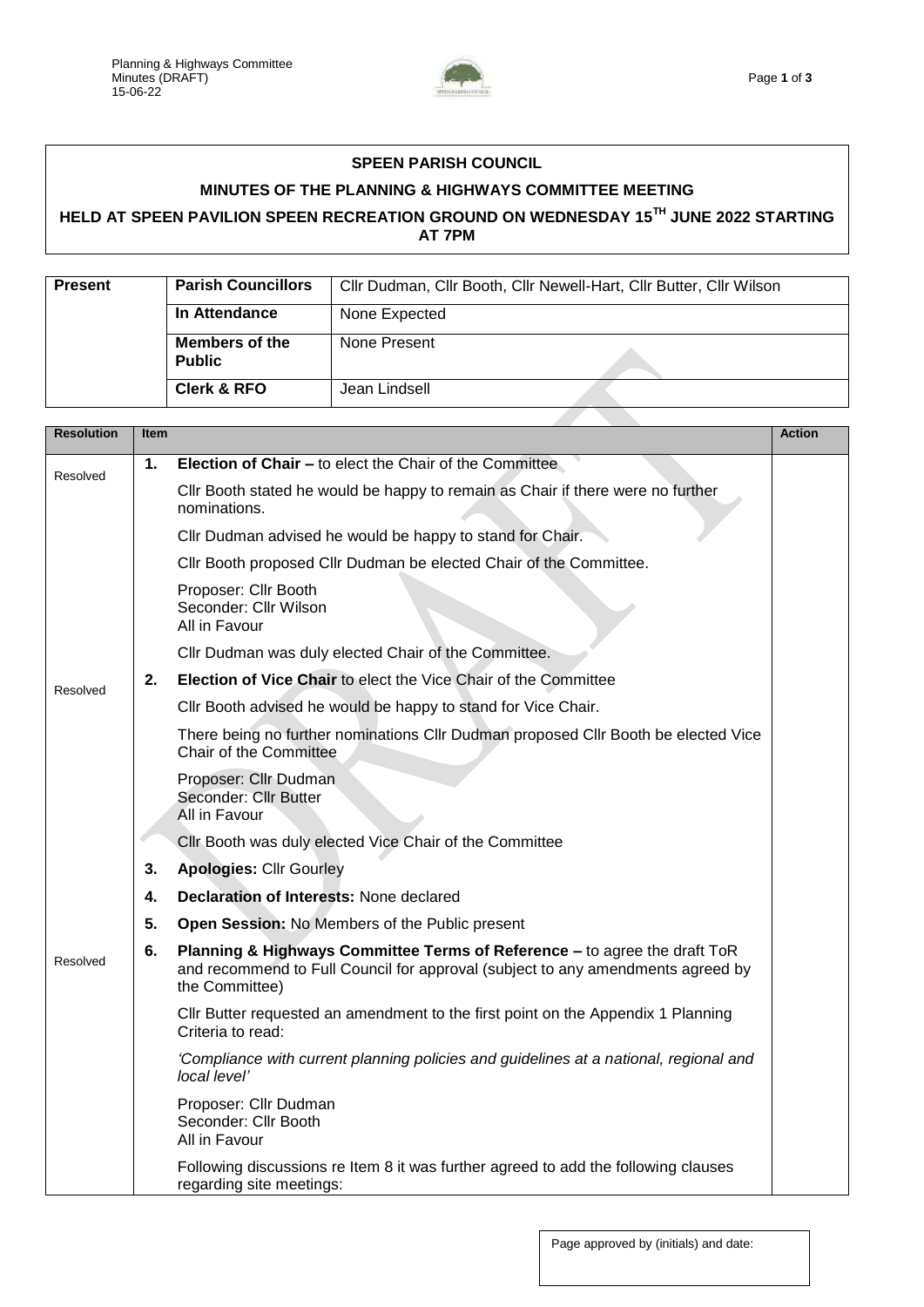

|          |     | 'Site meetings should ideally be attended by two members of the Committee'                                                                                                                                                                                                                                                                                                                                               |       |
|----------|-----|--------------------------------------------------------------------------------------------------------------------------------------------------------------------------------------------------------------------------------------------------------------------------------------------------------------------------------------------------------------------------------------------------------------------------|-------|
|          |     | 'Contemporaneous notes following site meetings should be circulated to all<br>Committee members and copied to the Clerk for inclusion at the next Committee<br>meeting'                                                                                                                                                                                                                                                  |       |
|          |     | Clerk to make all amendments and present to Full Council at the next meeting for<br>approval.                                                                                                                                                                                                                                                                                                                            | Clerk |
|          | 7.  | To consider the following Planning Application(s)                                                                                                                                                                                                                                                                                                                                                                        |       |
| Resolved |     | 7.1 22/01057/HOUSE – Greenhouses Benham Park Marsh Benham RG20 8LX<br>Extension to existing master bedroom and dressing room. Adjoining bedroom<br>enlarged with ensuite bathroom added                                                                                                                                                                                                                                  |       |
|          |     | The Committee agreed comments submitted to WBC should state whilst there were<br>no objections to this application it was felt that the property had probably reached its<br>maximum size in the scale of the property's surroundings and should not detract from<br>the glasshouses and if any further enlargement were to be proposed in the future the<br>Committee would be unlikely to support such an application. |       |
|          |     | Proposer: Cllr Dudman<br>Seconder: Cllr Newell-Hart<br>All in Favour                                                                                                                                                                                                                                                                                                                                                     |       |
|          |     | Clerk to submit comments to WBC.                                                                                                                                                                                                                                                                                                                                                                                         | Clerk |
|          | 8.  | <b>Planning Decisions</b>                                                                                                                                                                                                                                                                                                                                                                                                |       |
|          |     | 8.1 22/00836/HOUSE - Mill House Woodspeen RG20 8BT - Withdrawn<br>Removal of single storey projection and erection of two storey extension, alterations<br>to existing door and window openings including introduction of bay window; insertion<br>of flue; erection of outdoor kitchen                                                                                                                                  |       |
|          |     | CIIr Booth advised he met with the applicant at their request prior to the application<br>being withdrawn and had discussed the matter with CIIr Butter prior to the meeting.                                                                                                                                                                                                                                            |       |
|          |     | Cllr Booth advised he had reflected on the Committee's comments of objection<br>previously submitted to WBC but had not discussed these in any detail nor given any<br>architectural advice but had discussed companies who would carry out window<br>repairs.                                                                                                                                                           |       |
|          |     | CIIr Newell-Hart felt it was important to avoid recommending or naming companies to<br>any applicants. All members of the Committee agreed.                                                                                                                                                                                                                                                                              |       |
|          |     | It was noted the application had been withdrawn and assumed the applicant would<br>re-apply.                                                                                                                                                                                                                                                                                                                             |       |
|          |     | The Committee agreed that any future site meetings should ideally be attended by<br>two members of the Committee and a report of the discussions produced and<br>circulated following any such meetings.                                                                                                                                                                                                                 |       |
|          |     | The Clerk suggested making further amendments to the Committee's ToR to provide<br>further clarity regarding site meetings.                                                                                                                                                                                                                                                                                              |       |
|          |     | All members of the Committee agreed (see Item 6 for detail)                                                                                                                                                                                                                                                                                                                                                              |       |
|          | 9.  | <b>Highways Matters</b>                                                                                                                                                                                                                                                                                                                                                                                                  |       |
|          | 9.1 | Grove Road SID Deployment - update from Cllr Booth                                                                                                                                                                                                                                                                                                                                                                       |       |
|          |     | CIIr Booth advised he had submitted a request via email for the SID from WBC but<br>had received no response to date.                                                                                                                                                                                                                                                                                                    |       |
|          |     | CIIr Dudman advised he would like to attend with CIIr Booth when the SID is<br>deployed.                                                                                                                                                                                                                                                                                                                                 |       |
|          |     | Clerk to book SID through WBC SID portal.                                                                                                                                                                                                                                                                                                                                                                                | Clerk |